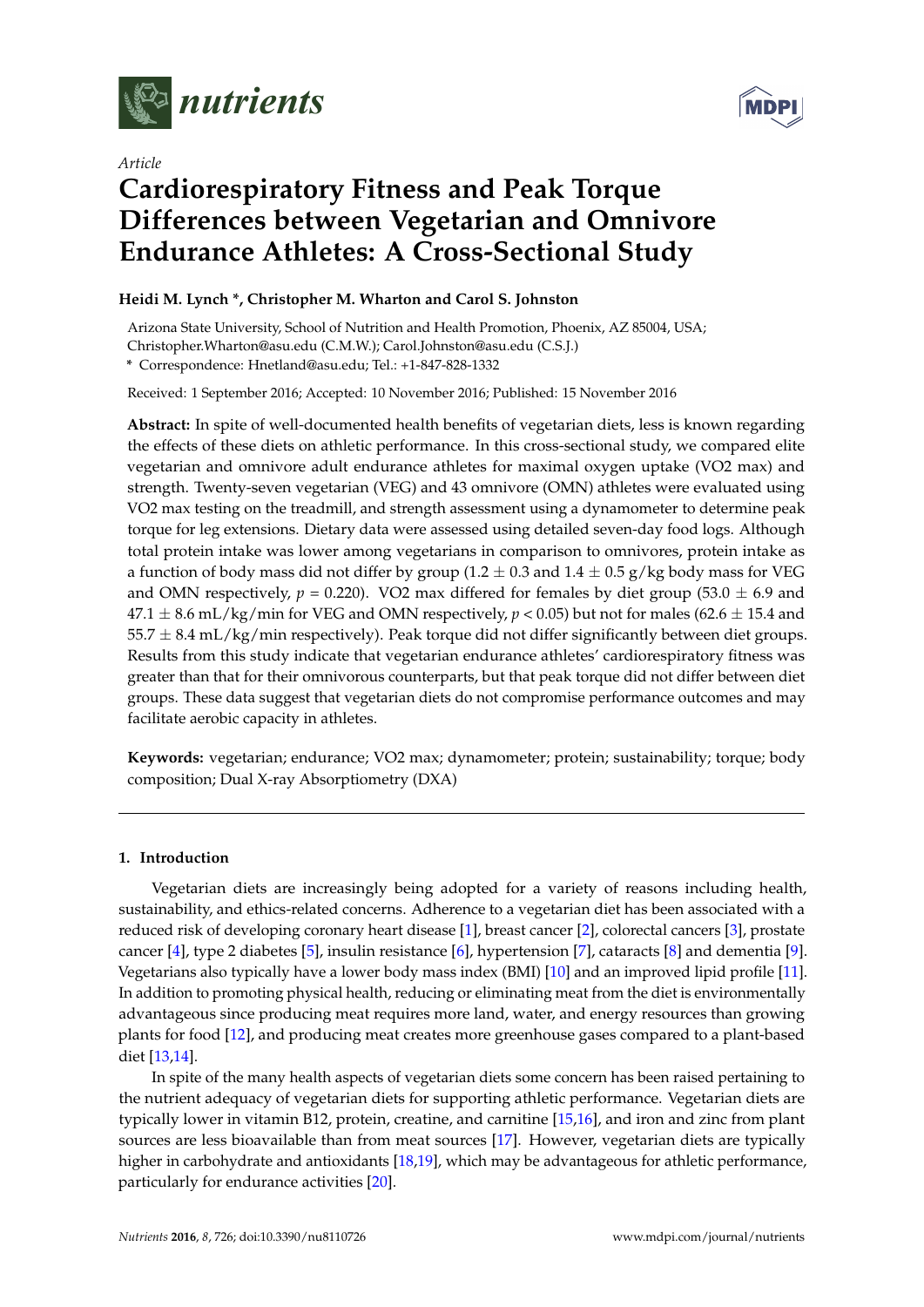Despite these issues, little research directly examining vegetarian diets and athletic performance is available. There have been mixed results regarding hypertrophic potential when comparing vegetarian diets with omnivore diets during resistive exercise training; however, in all cases these differences did not translate to differential strength gains at the completion of the trials [\[21](#page-8-11)[–24\]](#page-8-12). Adoption of a lacto-ovo vegetarian (LOV) diet for six weeks did not significantly affect endurance performance among a group of trained, male endurance athletes, in spite of a decrease in total testosterone while on the vegetarian diet [\[25\]](#page-8-13). There were also no group differences between 20 participants adopting an LOV diet compared to maintaining their usual omnivorous diet in terms of muscle buffering capacity in conjunction with sprint training for five weeks [\[26\]](#page-8-14). These studies provide some insight into the effect of a vegetarian diet on athletic performance. However, a considerable limitation in many of these studies is the inclusion of participants who typically consume meat but subsequently adopt a vegetarian diet only for the duration of the study rather than comparing participants who have adhered to a vegetarian or meat-containing diet long-term.

In a 1986 observational trial, Hanne and colleagues compared athletes who had maintained either an LOV or omnivore diet for at least two years and found no group differences for aerobic or anaerobic capacity [\[27\]](#page-8-15). However, aerobic capacity was estimated using cycle ergometry and predicted VO2 max, and strength or torque were not measured. Moreover, body adiposity was estimated using skinfold thickness. Given the current interest in vegetarian diets, in terms of both long-term health and environmental benefits, it is important to reaffirm, using leading-edge technology, that high-level athletic performance is supported by these diets.

The purpose of the present cross-sectional study was to examine body composition and performance measures in vegetarian and omnivore adult endurance athletes who had adhered to their respective diet plans for at least three months. Body composition, including visceral adiposity, was measured using dual-energy X-ray absorptiometry (DXA), leg strength was measured using a dynamometer, and aerobic capacity was determined using the Bruce protocol treadmill test. It was hypothesized that there would be no differences between groups on any parameters.

## **2. Materials and Methods**

## *2.1. Participant Recruitment*

Healthy men and women, both vegetarians and omnivores, were recruited through advertisements on Stevebay.org (a popular website for endurance athletes), Facebook, and through word of mouth. Participants were either on a competitive club sports team at a National Collegiate Athletic Association (NCAA) Division 1 university or training for a major endurance race (such as a marathon, triathlon, cycling race, or other ultra-endurance event). An equal number of omnivore and vegetarian athletes were enrolled in the study between the ages of 21–58 years (35 per group); however, answers to diet questions indicated that eight of the vegetarians ate meat on occasion, and these subjects were reclassified as omnivores. Participants completed a health history questionnaire and were excluded if they had any chronic disease. All participants had the study verbally explained to them and provided their written consent; this study was approved by the Institutional Review Board at Arizona State University, number HS1211008557. Study recruitment and all study measurements took place between August and November 2015.

#### *2.2. Experimental Approach*

In this cross-sectional investigation participants completed all study measurements in a single visit. Prior to the visit, participants completed a seven-day food log. Fifty-seven out of seventy participants returned completed food logs, all of which were used in dietary analysis using Food Processor SQL Nutrition and Fitness Software by ESHA Research, Inc. (version 10.11.0, Salem, OR, USA). Height and body mass were measured using a SECA directprint 284 digital measuring station when participants were wearing light clothing and no shoes. Participants also completed a full-body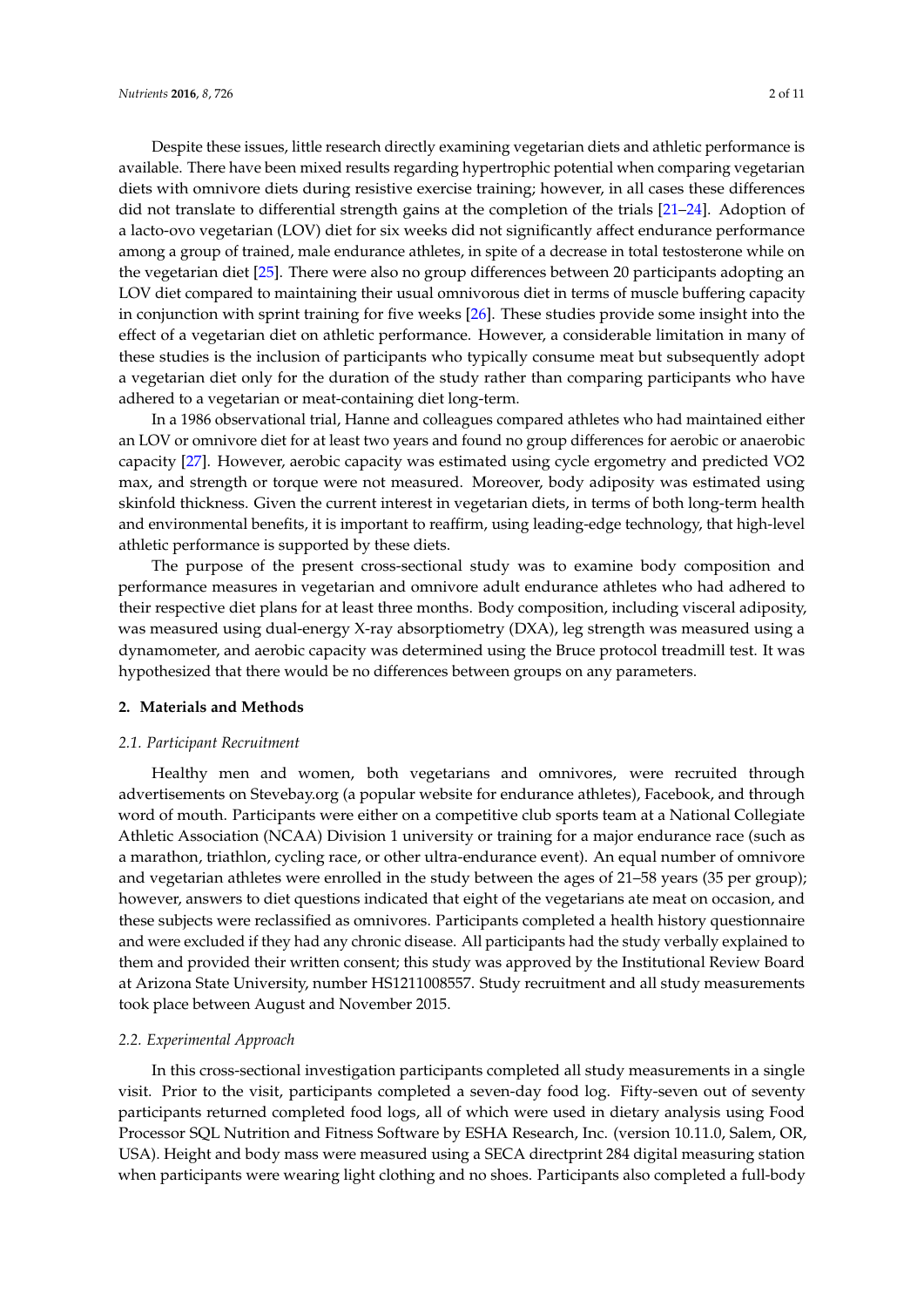DXA scan (Lunar iDXA, General Electric Company, East Cleavland, OH, USA), which was conducted by a certified radiology technologist.

Maximal oxygen uptake was determined by following the Bruce protocol [\[28\]](#page-8-16) on a Trackmaster TMX425C treadmill using the Parvo Medics TrueOne 2400 (Sandy, UT, USA) metabolic measurement system. Prior to beginning the test, participants were instructed how to report their fatigue level using the Borg rating of perceived exertion (RPE) scale [\[29\]](#page-8-17). When asked by a research assistant, they reported their RPE at the end of each minute of the test by pointing to a printed Borg RPE chart being held by a research assistant. Participants were verbally encouraged by the research team to push as long as they could and to try to reach a true maximal effort. Handrail support was not allowed during the test. Maximal respiratory exchange ratio (RER) was recorded to help determine whether subjects had reached a "true" maximal effort during the test. Maximal RER values of  $\geq$ 1.1 were considered indicative of true maximal oxygen uptake [\[30,](#page-8-18)[31\]](#page-9-0). Peak oxygen uptake reported is the highest oxygen uptake measured during the test.

Finally, participants completed a series of leg extensions and flexions on the HumacNorm isokinetic dynamometer (Computer Sports Medicine Inc. (CSMi, Stoughton, MA, USA) at 60 degrees per second (d/s), 180 d/s, and 240 d/s. Participants were familiarized with the protocol and conducted one practice repetition at each speed prior to performing three maximal effort repetitions at each speed. All sets, including practice repetitions, were performed on both legs, and self-reported dominant side was recorded. Participants moved from the VO2 max test immediately into the dynamometer testing, and there were 30 s of rest between sets on the dynamometer.

#### *2.3. Statistical Analyses*

Based on the data of Hanne et al. [\[27\]](#page-8-15), at 80% power and an alpha level of 5%, 15 participants per group would be needed to detect a 10% difference in strength and 80 participants per group would be needed to detect a 10% change in aerobic capacity between groups. Data were analyzed for normality and log transformed if necessary, and outliers (values > 3 standard deviations (SD) from the mean) were removed prior to data analyses. Data reported are the mean  $\pm$  SD, and participant characteristics are displayed by gender and diet group. A 2-way analysis of variance (ANOVA) analysis was used to determine differences between diet groups for participant characteristics followed by an independent *t*-test for post-hoc examination by diet within gender if indicated. Dietary data are reported by group, and a general linear model analysis was used to examine differences between groups controlling for gender. Data were analyzed using the Statistical Package for Social Sciences (SPSS) 23.0 for Mac (SPSS, Inc., Chicago, IL, USA).

## **3. Results**

In the vegetarian group, 24 of the 27 participants (89%) had adhered to a vegetarian diet for >2 years. Of the remaining three participants, the diet had been followed for three, six, or eleven months. Fifteen of the vegetarians were vegans (nine men and six women), and twelve were lacto-ovo vegetarians (five men and seven women).

There were no significant age or gender differences between groups (Table [1\)](#page-3-0). Significant differences were noted between diet groups for body mass and for lean body mass (LBM): female vegetarians tended to have a lower total body mass and LBM compared to the female omnivores (−11% and −7% respectively). Adiposity, however, did not differ between diet groups. Physical activity levels, recorded as kcal·kg $^{-1}$ ·week $^{-1}$ , were 20% higher for vegetarians compared to omnivores (*p* = 0.018) (Table [1\)](#page-3-0). Maximal oxygen uptake (mL/kg/min) differed significantly between diet groups, and post-hoc analyses revealed a significantly greater aerobic capacity in the female vegetarians in comparison to the female omnivores (+13%, *p* < 0.05) (Table [1\)](#page-3-0); however, absolute maximal oxygen uptake (L/min) did not differ between diet groups. Peak torque when doing leg extensions was not different between diet groups. The 7-day diet records revealed several differences in nutrient intake between diet groups. Although total energy intakes were similar between the diet groups,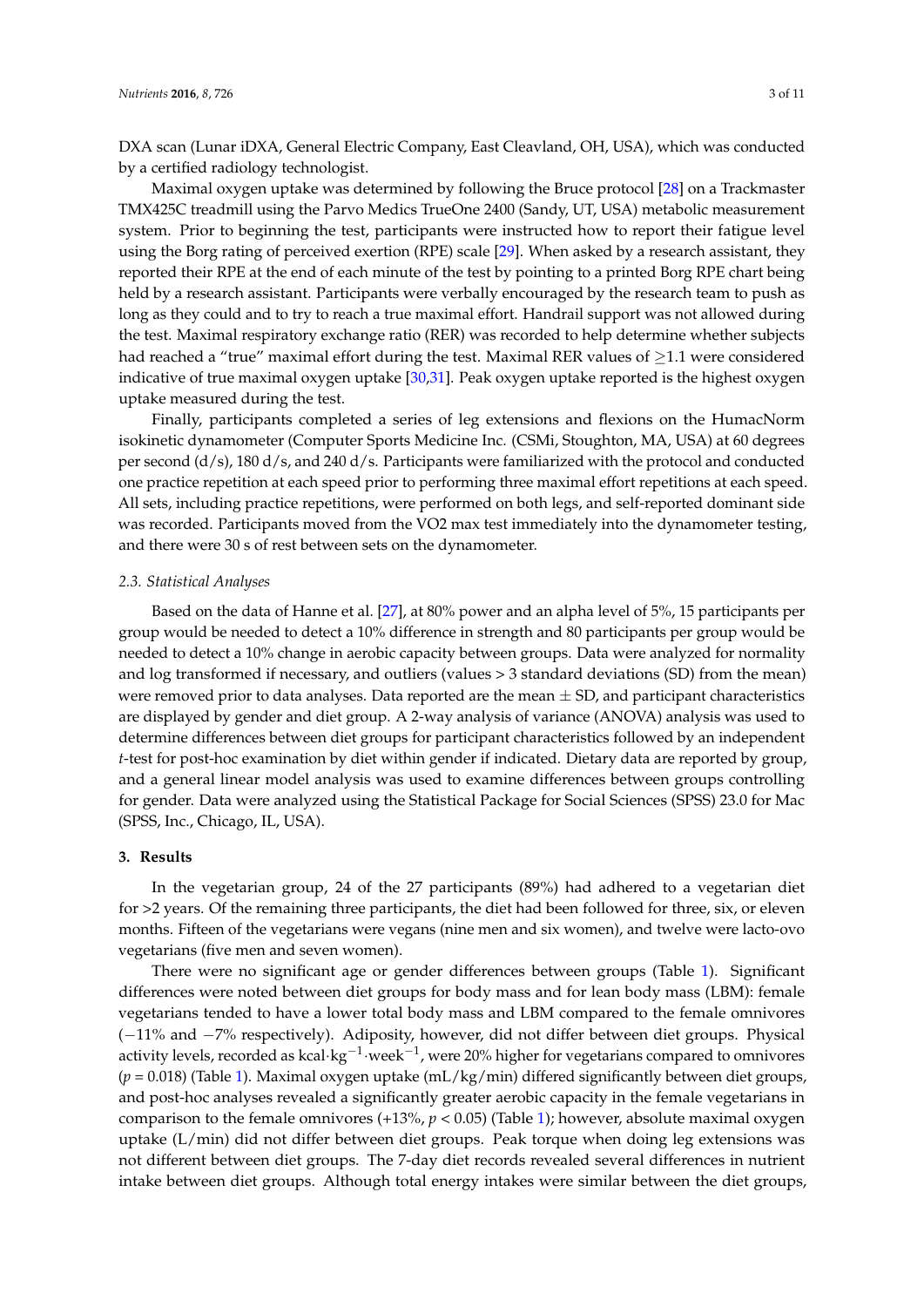the vegetarians consumed more carbohydrate, fiber, and iron daily compared to omnivores (Table [2\)](#page-3-1). However, daily intakes for protein, saturated fat, cholesterol, vitamin B12, and selenium were lower among the vegetarians in comparison to the omnivores.

<span id="page-3-0"></span>

|                                                                | <b>OMN</b>       | p                   |                   |                 |       |
|----------------------------------------------------------------|------------------|---------------------|-------------------|-----------------|-------|
| Measure                                                        | <b>Male</b> (14) | Female (13)         | <b>Male</b> (26)  | Female (17)     |       |
| Age, year                                                      | $36.1 \pm 10.2$  | $36.7 \pm 7.7$      | $38.0 \pm 10.0$   | $37.1 \pm 8.7$  | 0.608 |
| Body mass, kg                                                  | $73.3 \pm 14.8$  | $58.3 \pm 7.6$ **   | $78.0 \pm 11.0$   | $65.4 \pm 11.6$ | 0.043 |
| BMI, $\text{kg}/\text{m}^2$                                    | $24.0 \pm 4.4$   | $21.8 \pm 2.5$      | $24.8 \pm 2.6$    | $23.5 \pm 3.8$  | 0.123 |
| Lean mass, kg                                                  | $56.3 \pm 7.4$   | $42.0 \pm 4.9$ **   | $60.2 + 7.3$      | $45.4 + 5.1$    | 0.026 |
| Waist, cm                                                      | $81.6 \pm 10.7$  | $69.0 \pm 14.8$     | $85.2 + 7.4$      | $73.8 \pm 8.2$  | 0.093 |
| Body fat, %                                                    | $19.2 + 6.5$     | $25.5 \pm 4.2$      | $19.2 + 6.4$      | $26.9 + 8.1$    | 0.659 |
| Visceral fat, cm <sup>3</sup>                                  | $447.4 + 419.8$  | $110.4 \pm 123.0$   | $538.5 \pm 404.3$ | $206.4 + 254.6$ | 0.656 |
| METS, kcal $\cdot$ kg <sup>-1</sup> $\cdot$ week <sup>-1</sup> | $108.8 \pm 32.9$ | $106.1 \pm 36.6$ ** | $91.7 + 33.2$     | $85.6 \pm 20.8$ | 0.018 |
| VO <sub>2</sub> max, mL/kg/min                                 | $62.6 \pm 15.4$  | $53.0 \pm 6.9$ *    | $55.7 \pm 8.4$    | $47.1 \pm 8.6$  | 0.011 |
| VO <sub>2</sub> max, L/min                                     | $4.44 \pm 0.81$  | $3.21 \pm 0.67$     | $4.29 + 0.59$     | $3.03 \pm 0.49$ | 0.295 |
| Peak torque, ft-lbs                                            | $114.4 \pm 26.2$ | $65.5 \pm 12.8$     | $124.2 \pm 24.5$  | $73.6 \pm 18.6$ | 0.104 |

**Table 1.** Participant characteristics by diet group (vegetarian, VEG; omnivorous, OMN) <sup>1</sup>.

<sup>1</sup> Data are the mean  $\pm$  SD; n in parentheses; gender distribution did not differ by diet group ( $p = 0.460$ ; Chi Square analysis). *p* for 2-way ANOVA analyses by diet (non-normal data transformed prior to analysis (visceral fat)). The single asterisk (\*) indicates significant difference within gender by diet group ( $p < 0.05$ ); the double asterisk (\*\*) indicates a trend for difference within gender by diet group (0.05  $< p < 0.10$ ).

<span id="page-3-1"></span>

|                                        | <b>VEG (22)</b>    | <b>OMN</b> (35)    | $\boldsymbol{p}$ | Reference Range <sup>2</sup> |
|----------------------------------------|--------------------|--------------------|------------------|------------------------------|
| Total kilocalories (kcal)              | $2443 \pm 535$     | $2266 \pm 612$     | 0.072            |                              |
| Carbohydrate (CHO) (g)                 | $328 \pm 70$       | $248 \pm 101$      | 0.001            |                              |
| CHO (% energy)                         | $53 \pm 6$         | $48 \pm 7$         | 0.010            | 45%-65%                      |
| Fiber $(g)$                            | $38 \pm 13$        | $24 \pm 9$         | < 0.001          | $38/25$ g [M/F]              |
| Protein (g)                            | $78 \pm 19$        | $101 \pm 35$       | 0.006            |                              |
| Protein (% energy)                     | $12 \pm 2$         | $17 \pm 4$         | < 0.001          | 10%-35%                      |
| Protein (g/kg body mass)               | $1.2 \pm 0.3$      | $1.4 \pm 0.5$      | 0.220            | $0.8$ g/kg                   |
| Fat $(g)$                              | $90 \pm 26$        | $83 \pm 33$        | 0.901            |                              |
| Fat (% energy)                         | $32 \pm 5$         | $32 \pm 6$         | 0.952            | 20%-35%                      |
| Saturated fat $(g)$                    | $22.8 \pm 11.2$    | $25.7 \pm 10.1$    | 0.207            |                              |
| Saturated fat (% energy)               | $8.3 \pm 3.1$      | $11.6 \pm 6.3$     | 0.002            | ${<}10\%$                    |
| Cholesterol (mg)                       | $102.8 \pm 119.5$  | $301.2 \pm 165.6$  | < 0.001          |                              |
| Vitamin C (mg)                         | $117.0 \pm 64.0$   | $83.0 \pm 46.5$    | 0.076            | $90/75$ mg [M/F]             |
| Vitamin D (IU)                         | $115.4 \pm 111.4$  | $129.0 \pm 115.5$  | 0.201            | 600 IU                       |
| Vitamin B12 (mcg)                      | $3.0 \pm 3$        | $4.8 \pm 4.6$      | 0.006            | $2.4 \text{~mag}$            |
| Selenium (mcg)                         | $41.8 \pm 36.0$    | $62.6 \pm 33.6$    | 0.002            | 55 mcg                       |
| Sodium (mg)                            | $2931.2 \pm 783.1$ | $2972.8 \pm 887.5$ | 0.794            | $<$ 2300 mg                  |
| [from (mg)]                            | $19.4 \pm 7.8$     | $15.4 \pm 5.4$     | 0.017            | $8/18$ mg [M/F]              |
| $\text{Zinc} \left( \text{mg} \right)$ | $8.5 \pm 9.1$      | $8.9 \pm 4.9$      | 0.149            | $11/8$ mg [M/F]              |
| Calcium (mg)                           | $971.0 \pm 401.6$  | $878.1 \pm 314.9$  | 0.378            | $1000 \text{ mg}$            |
| Phosphorus (mg)                        | $782.0 \pm 378.0$  | $831.2 \pm 336.4$  | 0.507            | 700 mg                       |
| Omega-3 fatty acid $(g)$               | $1.6 \pm 2.5$      | $0.9 \pm 0.7$      | 0.326            |                              |
| Omega-3 fatty acid (% energy)          | $0.004 \pm 0.005$  | $0.004 \pm 0.003$  | 0.613            | $0.6\% - 1.2\%$              |
| Omega-6 fatty acid $(g)$               | $7.7 \pm 5.4$      | $6.1 \pm 4.4$      | 0.145            |                              |
| Omega-6 fatty acid (% energy)          | $2.8 \pm 1.6$      | $2.4 \pm 1.3$      | 0.358            | $5\% - 10\%$                 |

**Table 2.** Nutrient differences by diet group (vegetarian, VEG; omnivorous, OMN) <sup>1</sup>.

<sup>1</sup> Data are the mean  $\pm$  SD; sample size in parentheses. *p* for general linear model analyses (non-normal data transformed prior to analysis (all variables except carbohydrate variables and fat percentage) and 2 outliers (VEG group) removed prior to analysis for saturated fat); <sup>2</sup> Reference ranges are the Recommended Dietary Allowance or the Acceptable Macronutrient Distribution Range; note the American College of Sports Medicine recommends that athletes consume 1.2–2.0 g protein/kg body mass.

## **4. Discussion**

Results from this study indicate that compared to their omnivore counterparts, vegetarian endurance athletes have comparable strength as indicated by leg extension peak torque, and possibly a greater degree of aerobic capacity, particularly in females, as indicted by a progressive maximal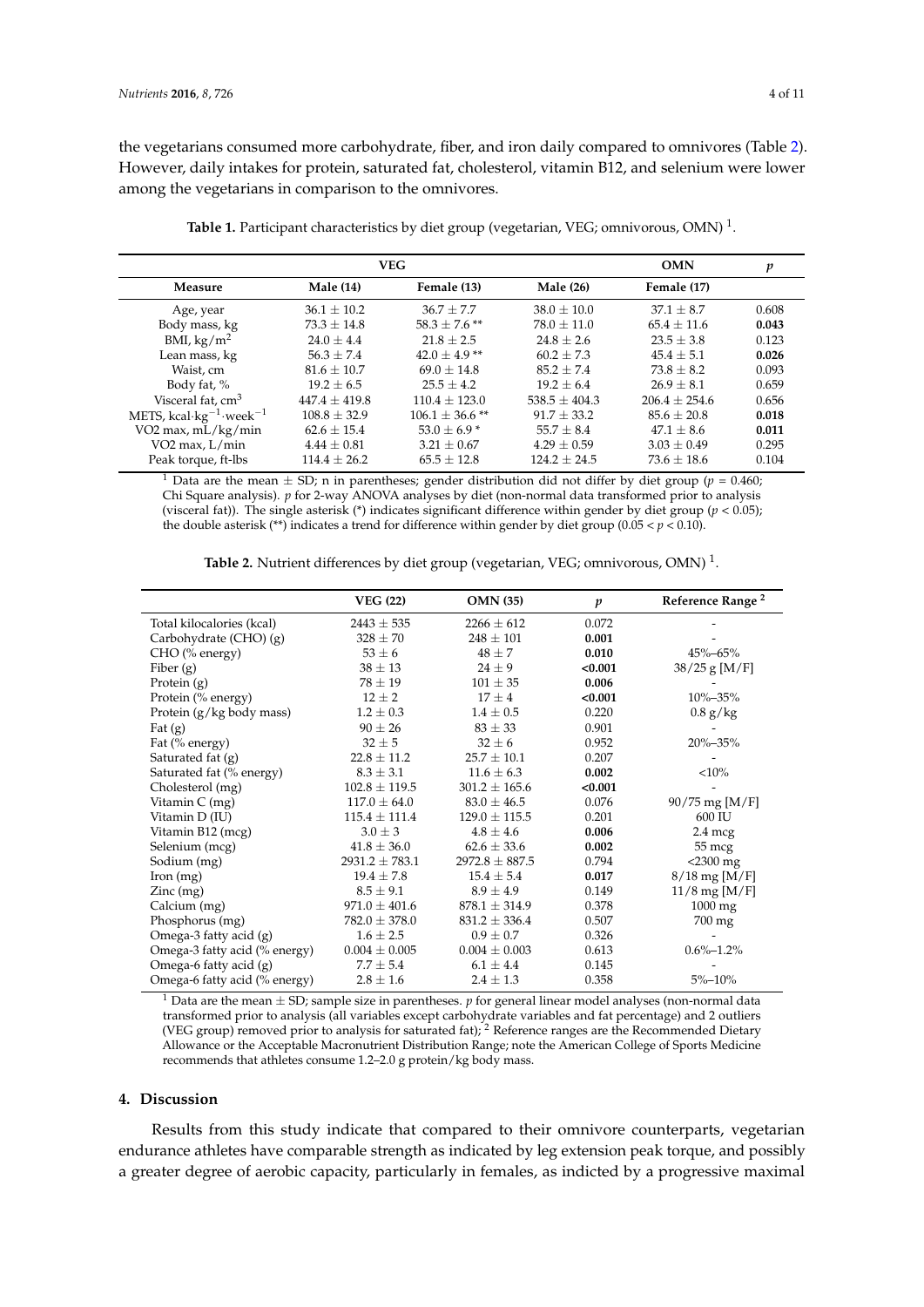treadmill test to exhaustion. Dietary intake on several key nutrients differed considerably between groups. Some, but not all, results are consistent with previous reports.

Our study is significant for its increased rigor in measurement assessments compared to previous comparisons of vegetarian and omnivore athletes. We determined maximal oxygen uptake by a graded test to exhaustion on a treadmill instead of predicting VO2 max using a cycle ergometer, as recommended by Shepard and colleagues [\[32\]](#page-9-1). Additionally, we measured body composition using a DXA scan, currently regarded as the clinical gold standard for body composition assessment, instead of skinfolds [\[33\]](#page-9-2). Finally, we assessed both athletic performance and nutrient intake differences between vegetarians and omnivores, whereas most previously published studies focus exclusively on one of these areas.

#### *4.1. Body Mass and BMI*

Like other studies of vegetarians in the general population, vegetarian participants in the present study had significantly lower body mass compared to omnivores [\[10](#page-8-0)[,34\]](#page-9-3). This is in spite of the fact that our study included participants engaged in considerable endurance activities, which could be very different in multiple ways from the general population. One prior study in athletes, conducted by Hanne et al. compared vegetarians and omnivores anthropometrically and found no significant differences between groups for weight [\[27\]](#page-8-15). It is noteworthy that the athletes in the Hanne et al. study included football, basketball, and water polo players in addition to endurance athletes.

#### *4.2. Lean Body Mass*

LBM was significantly lower for the vegetarian athletes compared to their omnivore counterparts, a difference which was most prominent among the female participants with female vegetarian athletes possessing 7% less LBM as compared to the female omnivore athletes. In spite of this, there were no significant differences in body fat percentage or BMI between groups. To our knowledge, this is the first study to examine lean body mass differences between vegetarian and omnivore athletes. It is important to note, however, that this difference in lean body mass did not translate into differential peak torque on the leg extension.

Although other studies have not assessed lean body mass of vegetarian athletes specifically, Campbell and colleagues compared resistance-training induced changes in lean body mass and strength between groups assigned to either an omnivorous diet or a lacto-ovo-vegetarian diet for the duration of the study and found that, in spite of differential lean body mass gains, the two groups increased strength similarly [\[21\]](#page-8-11). Conversely, a 12-week training study by Haub and colleagues showed no significant differences in strength, body composition, or muscle cross-sectional area between groups assigned to either a lacto-ovo-vegetarian or beef-containing diet.

#### *4.3. Body Fat Percent and Visceral Adipose Tissue (VAT)*

Contrary to the female vegetarian athletes in Hanne's group, no significant differences in body fat percentage were found between vegetarian and omnivore athletes in this study. Additionally, there were no significant differences between groups for visceral adipose tissue (VAT). Participants in the present study had VAT values above those reported for similar aged healthy lean sedentary adults ( $\sim$ 250 cm<sup>3</sup>), both omnivores and vegetarians [\[35](#page-9-4)[,36\]](#page-9-5), but lower than those noted for older adults (1000–1560 cm<sup>3</sup>) [\[37\]](#page-9-6). Although there are no standard reference ranges for VAT, values near 1000 cm<sup>3</sup> were associated with BMI values near 25 kg/m<sup>2</sup> and values > 300 cm<sup>3</sup> have been suggested as predictive of risk for metabolic syndrome in young adults [\[36](#page-9-5)[,37\]](#page-9-6). As technology permitting quantification of visceral adipose tissue is relatively new for research purposes, this study contributes to the emerging literature by providing VAT values for athletes. VAT and BMI is strongly correlated in this study  $(p = 0.742)$ , a factor that may be important for estimating VAT inexpensively without a DXA scan.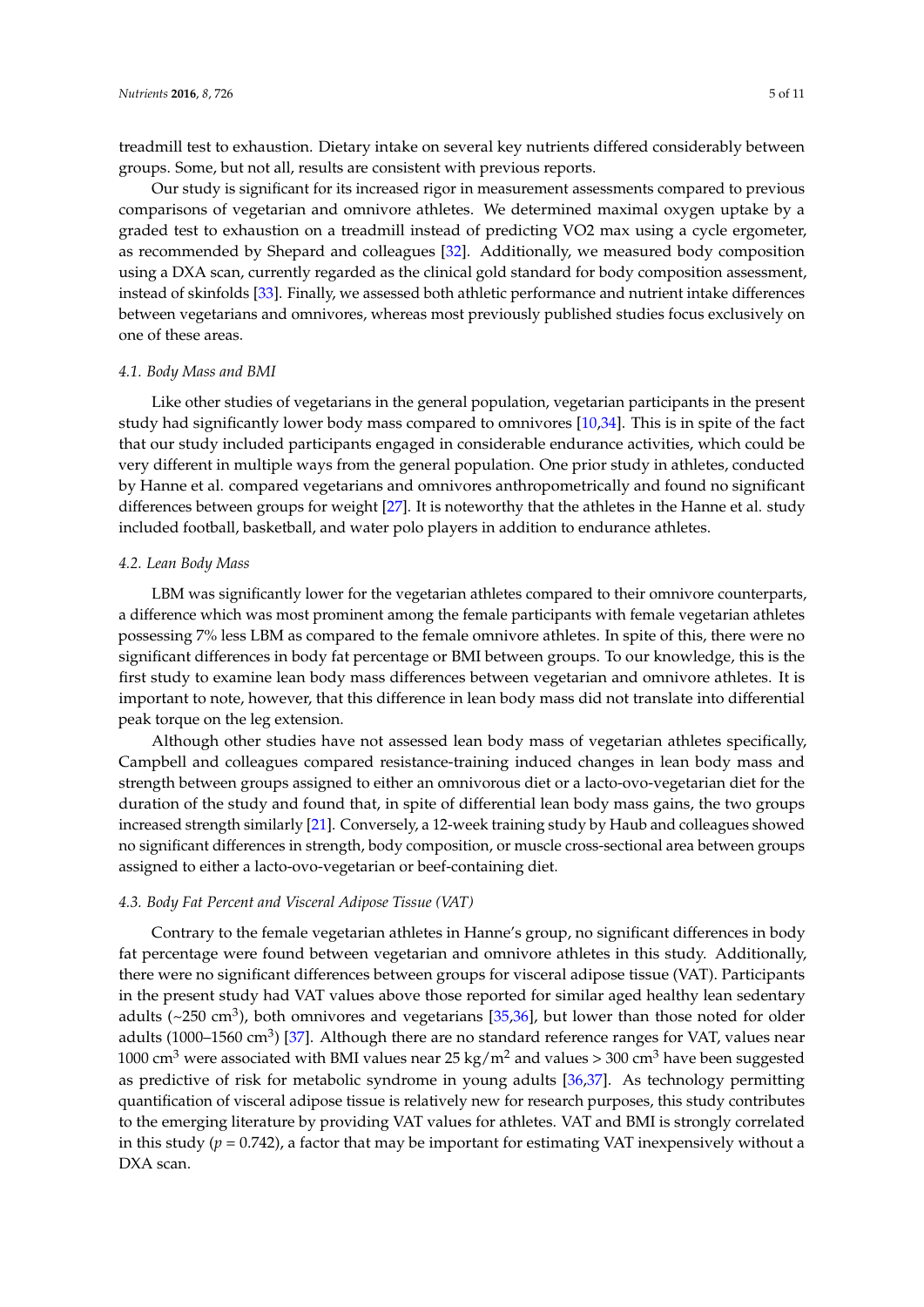#### *4.4. VO2 Max*

Unlike athletes in Hanne's study, vegetarians in the present study had significantly higher maximal oxygen uptake than their omnivore counterparts [\[27\]](#page-8-15). This difference was most predominant in the female participants with a 13% greater VO2 max score for the female vegetarians as compared to the female omnivores, but this difference was not observed for absolute VO2 max (L/min), which suggests that body weight factored into this difference. This gender difference is intriguing and merits further investigation in future studies. One potential reason that athletes in the present study had higher VO2 max values than those in Hanne's study may be due to the difference between cycle ergometry and treadmill testing methods. However, it is possible that the athletes in our study simply were more trained and that diet effects on differences in VO2 potential emerge only at higher levels of fitness.

Other work that contributes to our understanding of aerobic and anaerobic performance differences by diet include the study of Hietavala et al. that found no significant difference in time to exhaustion (albeit a higher oxygen uptake at a given percent of maximal oxygen consumption) between participants following a low-protein vegetarian diet compared to a mixed diet [\[38\]](#page-9-7). Subjects in this study adhered to the low protein vegetarian diet  $(0.80 \pm 0.11 \text{ g})$  of protein per kilogram of body mass (g/kg) vs.  $1.59 \pm 0.28$  g/kg on their normal diet) for four days before being tested on a cycle ergometer. As this study did not use participants who practiced vegetarianism outside of the study, and the amount of protein that subjects were allowed to consume on the vegetarian diet was restricted, true differences between vegetarians and omnivores may not be evident. Baguet et al. found no differences in repeated sprint ability between participants following a vegetarian or mixed diet for five weeks; again, these subjects were not following a vegetarian diet long-term [\[26\]](#page-8-14). Raben et al. found no differences in maximal oxygen uptake among subjects after adoption of a lacto-ovo vegetarian diet for six weeks [\[25\]](#page-8-13). However, the major disadvantage of interpreting results of these studies for vegetarian athletes is that participants in these studies only adhered to a vegetarian diet briefly for the duration of the study.

#### *4.5. Peak Torque*

Similar to the Hanne et al. study that compared the power output of vegetarian and omnivore athletes [\[27\]](#page-8-15), we found no significant differences by diet in terms of peak torque using leg extensions. Other studies in untrained older men that have examined strength development over time in response to a training program have found mixed results when comparing participants following a vegetarian or mixed diet [\[21,](#page-8-11)[24\]](#page-8-12). This is noteworthy, particularly since strength and lean body mass were strongly correlated  $(r = 0.764)$  in the present study, as well as the fact that omnivores had significantly more lean body mass vs. the vegetarians. A nonsignificant trend for omnivores to produce higher peak torque is observed, however. It is conceivable that the omnivore diet pattern may be preferred for sports that rely on greater lean mass, and subsequently peak torque. To further investigate this, future work ought to examine if strength can be increased similarly by vegetarian and omnivore athletes engaged in strength training (not just by participants following a vegetarian diet for a few weeks).

#### *4.6. Nutrient Intake*

Nutrient intake was calculated from food and beverage intakes only and did not include any supplements. There were no significant differences in caloric intake or total fat intake between vegetarians and omnivores. However, vegetarians reported significantly more dietary carbohydrate (both in terms of absolute intake and as a percent of daily calories), fiber, and iron intake. Omnivores consumed more dietary protein (both in terms of absolute intake and as a percent of daily calories), saturated fat, cholesterol, and vitamin B12. However, when expressed relative to body mass, there were no differences in dietary protein intake.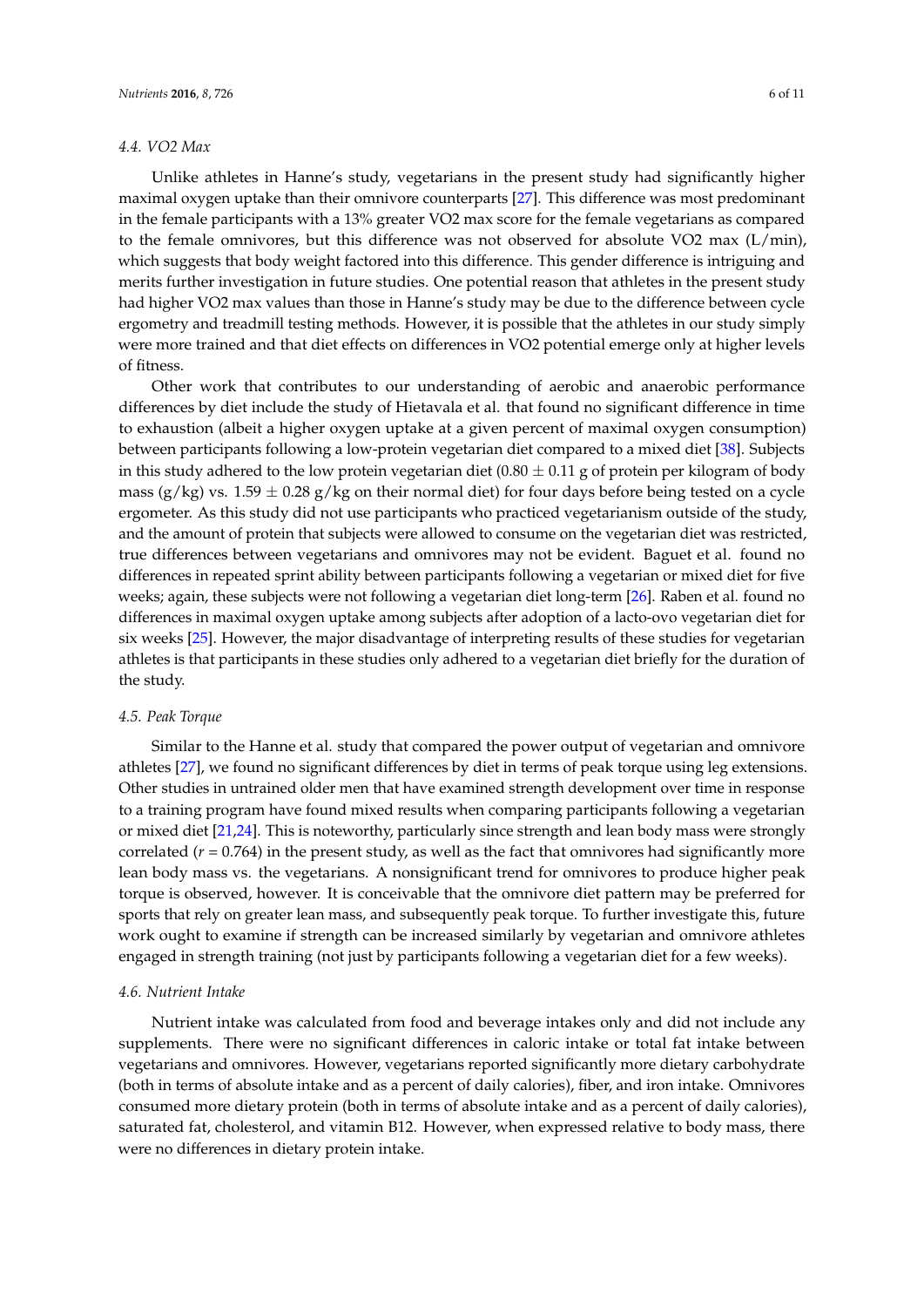That vegetarians and omnivores in the present study did not differ in terms of caloric intake is consistent with findings by Janelle and Barr from their comparison of 45 vegetarian and omnivore women [\[16\]](#page-8-6), yet it is in contrast to results from Calkins and colleagues who compared 50 vegetarian, vegan, and omnivores. They found vegetarians consumed about 200 fewer kcal than omnivores [\[19\]](#page-8-9). These studies were both in the general population, not specifically with athletes. Calkins et al. also reported that omnivores consumed more fat than vegetarians, a fact that partially contributed to the higher caloric intake. This too is in contrast to the findings in the present study which found no significant difference either in grams of fat consumed or the percent contribution of fat to the daily calorie intake, even though saturated fat was significantly higher in omnivorous diets. Other studies involving the general population have also reported omnivores eating more energy and total fat than vegetarians [\[10](#page-8-0)[,39](#page-9-8)[–41\]](#page-9-9).

Higher carbohydrate (when expressed either as an absolute amount or as a percent of total daily calories) and fiber intake among vegetarians in comparison to omnivores in the present study is consistent with findings in other studies [\[10](#page-8-0)[,39](#page-9-8)[,41–](#page-9-9)[44\]](#page-9-10). As these studies have been conducted in the general population, the present study contributes to the literature by demonstrating that this dietary pattern can be extended to endurance athletes as well. One study by Janelle and Barr stands in contrast to these findings, as they did not find significant differences in carbohydrate or fiber intake between vegetarian and omnivore women; those participants were not athletes [\[16\]](#page-8-6). That vegetarians in the present study consumed more carbohydrates than omnivores is notable since they are all athletes, and the importance of carbohydrates for exercise is well-established [\[45](#page-9-11)[–47\]](#page-9-12).

Like the present study, other studies have also reported that vegetarians consume less protein (both absolute intake and as a percent of the daily calories) [\[10,](#page-8-0)[16,](#page-8-6)[39,](#page-9-8)[42\]](#page-9-13) and vitamin B12 [\[40](#page-9-14)[,48\]](#page-9-15) than omnivores. Our study contributes to the literature since other reports have been in the general population instead of within athletic groups. Of note, though, differences in dietary protein intake are not significant when expressed relative to body mass, which is typically the preferred method for recommending protein for athletes [\[47\]](#page-9-12). Nonetheless, dietary protein intake was weakly correlated with peak torque ( $r = 0.359$ ,  $p = 0.006$ ) in the present study, and dietary protein intake was moderately correlated with lean body mass  $(r = 0.415, p = 0.001)$ . Expectantly, lean body mass was strongly correlated with peak torque (*r* = 0.764, *p* < 0.001). Hence, it is conceivable that protein intake could influence strength if intakes had been inadequate. In the present evaluation, protein intakes in the vegetarian participants averaged 1.2 g/kg body mass, which falls in the recommended range for athletes [\[47,](#page-9-12)[49\]](#page-9-16).

There are conflicting findings in the rest of the literature regarding whether omnivores or vegetarians consume more iron. The Wilson et al. study of vegetarian men found that vegetarians consumed more iron [\[41\]](#page-9-9), but Ball and Bartlett reported no difference in dietary iron intake between female vegetarian and omnivores [\[50\]](#page-9-17). Clary et al. compared 1475 vegans, vegetarians, semi-vegetarians, pescetarians, and omnivores and also showed that vegetarians consume more iron than omnivores [\[39\]](#page-9-8). Although vegetarians consumed more iron than omnivores in the present study, iron bioavailability was likely reduced as has been shown in other trials [\[17\]](#page-8-7). Dietary intakes of zinc did not vary by diet group herein, but generally the literature suggests that vegetarians consume somewhat less dietary zinc than omnivores [\[16](#page-8-6)[,51](#page-9-18)[–53\]](#page-10-0). The lower intakes of selenium by vegetarians in comparison to omnivores has also been reported by others and reflects the low levels of selenium in plant foods relative to flesh foods [\[54](#page-10-1)[,55\]](#page-10-2).

## *4.7. Limitations*

In addition to the small sample size, limitations to the study include the variable level of experience of the athletes for their respective sports, and related fitness levels. Although most participants were training for and competing in races such as marathons, Ironman-distance triathlons, and competitive cycling, there were a few participants who were training for shorter distance races. However, this variation makes results more generalizable to athletes of various fitness levels.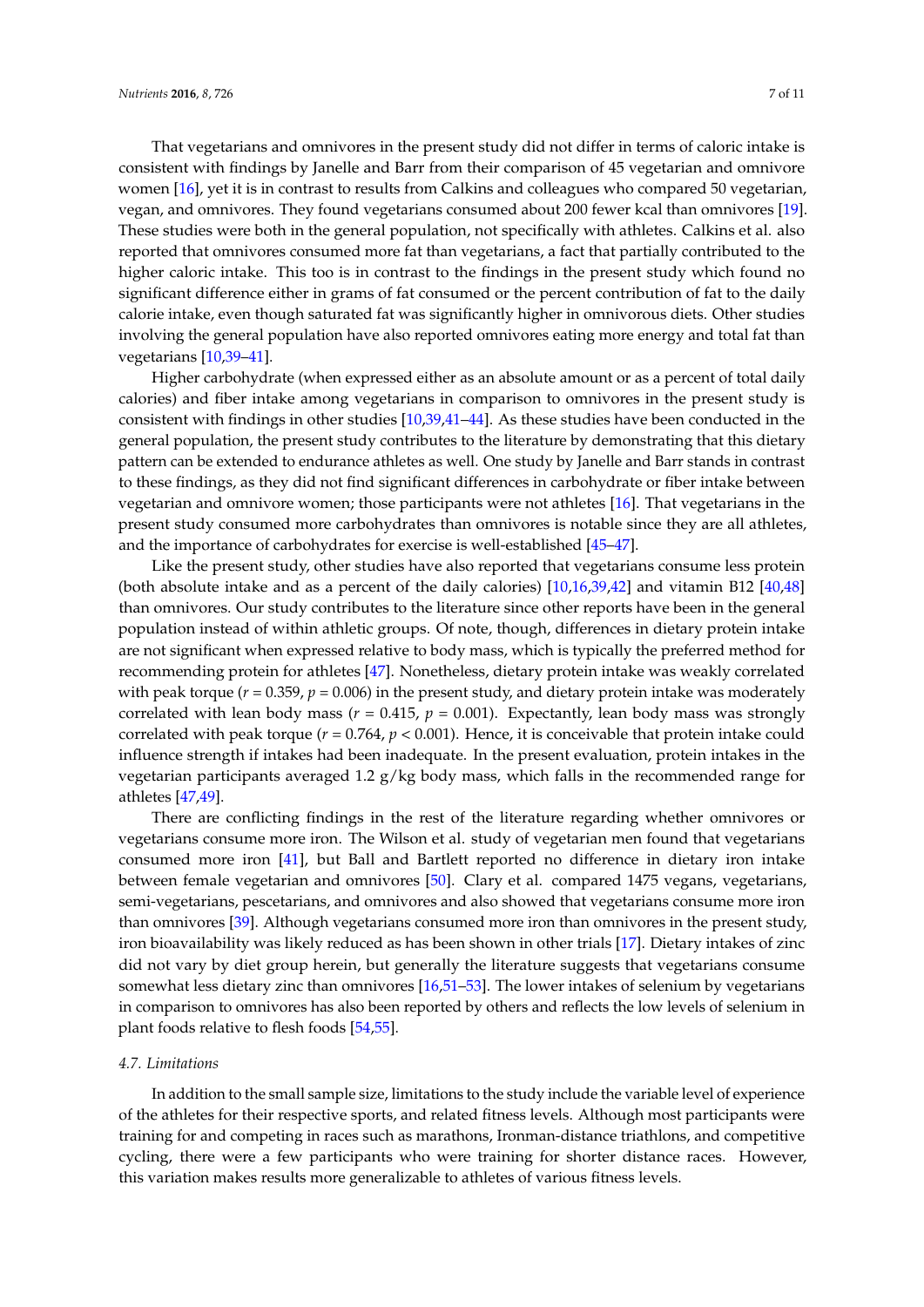#### *4.8. Future Directions*

Future work is needed to compare vegetarian and omnivore endurance athletes' performance on events more similar to actual sporting events (such as time trials or peak power on a cycle ergometer) and probe differences by type of vegetarian diet (lacto-ovo vegetarian or vegan). Additional work is needed to explore the adequacy of long-term adherence to vegetarian and vegan diets for supporting development of lean body mass.

# **5. Conclusions**

Our cross-sectional comparison of vegetarian and omnivore adult endurance athletes shows higher maximal oxygen uptake values among vegetarians and comparable strength, in spite of anthropometric and dietary differences. This study suggests that following a vegetarian diet may adequately support strength and cardiorespiratory fitness development, and may even be advantageous for supporting cardiorespiratory fitness. Certainly many factors affect an athlete's sports performance, and there is no dietary substitute for quality training. However, our study contributes to the literature about cardiorespiratory and strength comparisons between vegetarian and omnivore endurance athletes, and may provide a rationale about the adequacy of vegetarian diets for sport performance. As this was a small cross-sectional study using endurance athletes, larger intervention trials are necessary to bolster conclusions about adequacy of vegetarian diets to support performance in strength and power-focused sports.

**Acknowledgments:** This study was supported by a grant through the Graduate and Professional Student Association (GPSA) at Arizona State University.

**Author Contributions:** H.M.L. and C.S.J. conceived and designed the experiments; H.M.L. performed the experiments; H.M.L. and C.S.J. analyzed the data; H.M.L., C.S.J., and C.M.W. wrote the paper.

**Conflicts of Interest:** The authors declare no conflict of interest. The funding sponsor had no role in the design of the study; in the collection, analyses, or interpretation of data; in the writing of the manuscript, and in the decision to publish the results.

## **References**

- <span id="page-7-0"></span>1. Fraser, G. A comparison of first event coronary heart disease rates in two contrasting California populations. *J. Nutr. Health Aging* **2004**, *9*, 53–58.
- <span id="page-7-1"></span>2. Catsburg, C.; Kim, R.S.; Kirsh, V.A.; Soskolne, C.L.; Kreiger, N.; Rohan, T.E. Dietary patterns and breast cancer risk: A study in 2 cohorts. *Am. J. Clin. Nutr.* **2015**, *101*, 817–823. [\[CrossRef\]](http://dx.doi.org/10.3945/ajcn.114.097659) [\[PubMed\]](http://www.ncbi.nlm.nih.gov/pubmed/25833979)
- <span id="page-7-2"></span>3. Orlich, M.J.; Singh, P.N.; Sabaté, J.; Fan, J.; Sveen, L.; Bennett, H.; Knutsen, S.F.; Beeson, W.L.; Jaceldo-Siegl, K.; Butler, T.L.; et al. Vegetarian dietary patterns and the risk of colorectal cancers. *JAMA Int. Med.* **2015**, *175*, 767–776. [\[CrossRef\]](http://dx.doi.org/10.1001/jamainternmed.2015.59) [\[PubMed\]](http://www.ncbi.nlm.nih.gov/pubmed/25751512)
- <span id="page-7-3"></span>4. Tantamango-Bartley, Y.; Knutsen, S.F.; Knutsen, R.; Jacobsen, B.K.; Fan, J.; Beeson, W.L.; Sabate, J.; Hadley, D.; Jaceldo-Siegl, K.; Penniecook, J.; et al. Are strict vegetarians protected against prostate cancer? *Am. J. Clin. Nutr.* **2016**, *103*, 153–160. [\[CrossRef\]](http://dx.doi.org/10.3945/ajcn.114.106450) [\[PubMed\]](http://www.ncbi.nlm.nih.gov/pubmed/26561618)
- <span id="page-7-4"></span>5. Kahleova, H.; Pelikanova, T. Vegetarian Diets in the Prevention and Treatment of Type 2 Diabetes. *J. Am. Coll. Nutr.* **2015**, *34*, 448–458. [\[CrossRef\]](http://dx.doi.org/10.1080/07315724.2014.976890) [\[PubMed\]](http://www.ncbi.nlm.nih.gov/pubmed/25915002)
- <span id="page-7-5"></span>6. Kim, M.-H.; Bae, Y.-J. Comparative Study of Serum Leptin and Insulin Resistance Levels Between Korean Postmenopausal Vegetarian and Non-vegetarian Women. *Clin. Nutr. Res.* **2015**, *4*, 175–181. [\[CrossRef\]](http://dx.doi.org/10.7762/cnr.2015.4.3.175) [\[PubMed\]](http://www.ncbi.nlm.nih.gov/pubmed/26251836)
- <span id="page-7-6"></span>7. Yokoyama, Y.; Nishimura, K.; Barnard, N.D.; Takegami, M.; Watanabe, M.; Sekikawa, A.; Okamura, T.; Miyamoto, Y. Vegetarian diets and blood pressure: A meta-analysis. *JAMA Int. Med.* **2014**, *174*, 577–587. [\[CrossRef\]](http://dx.doi.org/10.1001/jamainternmed.2013.14547) [\[PubMed\]](http://www.ncbi.nlm.nih.gov/pubmed/24566947)
- <span id="page-7-7"></span>8. Appleby, P.N.; Allen, N.E.; Key, T.J. Diet, vegetarianism, and cataract risk. *Am. J. Clin. Nutr.* **2011**, *93*, 1128–1135. [\[CrossRef\]](http://dx.doi.org/10.3945/ajcn.110.004028) [\[PubMed\]](http://www.ncbi.nlm.nih.gov/pubmed/21430115)
- <span id="page-7-8"></span>9. Giem, P.; Beeson, W.L.; Fraser, G.E. The incidence of dementia and intake of animal products: Preliminary findings from the Adventist Health Study. *Neuroepidemiology* **1993**, *12*, 28–36. [\[CrossRef\]](http://dx.doi.org/10.1159/000110296) [\[PubMed\]](http://www.ncbi.nlm.nih.gov/pubmed/8327020)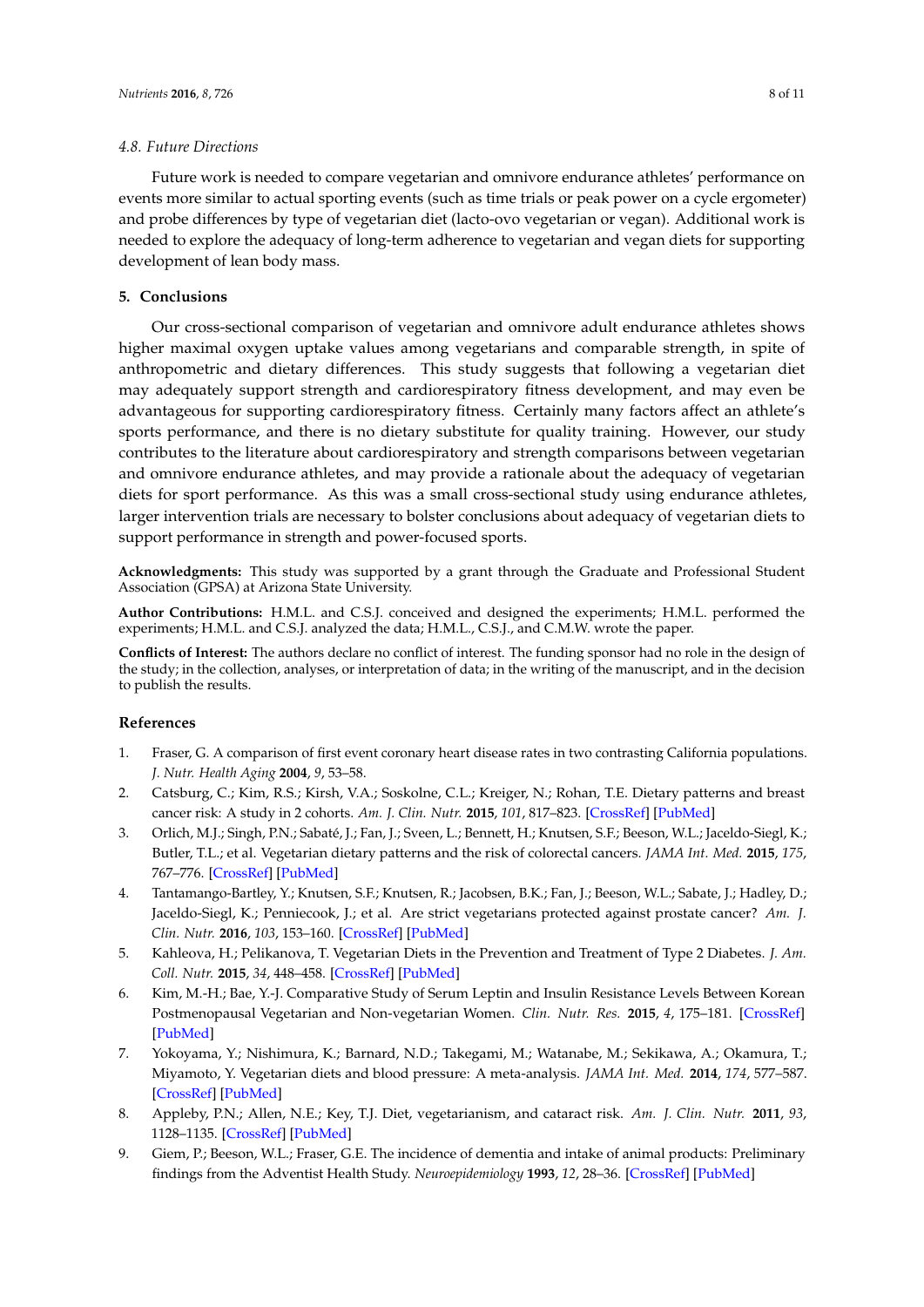- <span id="page-8-0"></span>10. Spencer, E.A.; Appleby, P.N.; Davey, G.K.; Key, T.J. Diet and body mass index in 38000 EPIC-Oxford meat-eaters, fish-eaters, vegetarians and vegans. *Int. J. Obes.* **2003**, *27*, 728–734. [\[CrossRef\]](http://dx.doi.org/10.1038/sj.ijo.0802300) [\[PubMed\]](http://www.ncbi.nlm.nih.gov/pubmed/12833118)
- <span id="page-8-1"></span>11. Quiles, L.; Portolés, O.; Sorlí, J.V.; Corella, D. Short Term Effects on Lipid Profile and Glycaemia of a Low-Fat Vegetarian Diet. *Nutr. Hosp.* **2014**, *32*, 156–164.
- <span id="page-8-2"></span>12. Pimentel, D.; Pimentel, M. Sustainability of meat-based and plant-based diets and the environment. *Am. J. Clin. Nutr.* **2003**, *78*, 660S–663S. [\[PubMed\]](http://www.ncbi.nlm.nih.gov/pubmed/12936963)
- <span id="page-8-3"></span>13. Monsivais, P.; Scarborough, P.; Lloyd, T.; Mizdrak, A.; Luben, R.; Mulligan, A.A.; Wareham, N.J.; Woodcock, J. Greater accordance with the Dietary Approaches to Stop Hypertension dietary pattern is associated with lower diet-related greenhouse gas production but higher dietary costs in the United Kingdom. *Am. J. Clin. Nutr.* **2015**, *102*, 138–145. [\[CrossRef\]](http://dx.doi.org/10.3945/ajcn.114.090639) [\[PubMed\]](http://www.ncbi.nlm.nih.gov/pubmed/25926505)
- <span id="page-8-4"></span>14. Masset, G.; Vieux, F.; Verger, E.O.; Soler, L.-G.; Touazi, D.; Darmon, N. Reducing energy intake and energy density for a sustainable diet: A study based on self-selected diets in French adults. *Am. J. Clin. Nutr.* **2014**, *99*, 1460–1469. [\[CrossRef\]](http://dx.doi.org/10.3945/ajcn.113.077958) [\[PubMed\]](http://www.ncbi.nlm.nih.gov/pubmed/24695893)
- <span id="page-8-5"></span>15. Delanghe, J.; De Slypere, J.P.; De Buyzere, M.; Robbrecht, J.; Wieme, R.; Vermeulen, A. Normal reference values for creatine, creatinine, and carnitine are lower in vegetarians. *Clin. Chem.* **1989**, *35*, 1802–1803. [\[PubMed\]](http://www.ncbi.nlm.nih.gov/pubmed/2758659)
- <span id="page-8-6"></span>16. Janelle, K.C.; Barr, S.I. Nutrient intakes and eating behavior see of vegetarian and nonvegetarian women. *J. Am. Diet. Assoc.* **1995**, *95*, 180–189. [\[CrossRef\]](http://dx.doi.org/10.1016/S0002-8223(95)00045-3)
- <span id="page-8-7"></span>17. Hunt, J.R. Bioavailability of iron, zinc, and other trace minerals from vegetarian diets. *Am. J. Clin. Nutr.* **2003**, *78*, 633S–639S. [\[PubMed\]](http://www.ncbi.nlm.nih.gov/pubmed/12936958)
- <span id="page-8-8"></span>18. Rauma, A.-L.; Mykkänen, H. Antioxidant status in vegetarians versus omnivores. *Nutrition* **2000**, *16*, 111–119. [\[CrossRef\]](http://dx.doi.org/10.1016/S0899-9007(99)00267-1)
- <span id="page-8-9"></span>19. Calkins, B.M.; Whittaker, D.J.; Nair, P.P.; Rider, A.A.; Turjman, N. Diet, nutrition intake, and metabolism in populations at high and low risk for colon cancer. Nutrient intake. *Am. J. Clin. Nutr.* **1984**, *40*, 896–905. [\[PubMed\]](http://www.ncbi.nlm.nih.gov/pubmed/6486098)
- <span id="page-8-10"></span>20. Nieman, D. Vegetarian dietary practices and endurance performance. *Am. J. Clin. Nutr.* **1988**, *48*, 754–761. [\[PubMed\]](http://www.ncbi.nlm.nih.gov/pubmed/3046304)
- <span id="page-8-11"></span>21. Campbell, W.W.; Barton, M.L., Jr.; Cyr-Campbell, D.; Davey, S.L.; Beard, J.L.; Parise, G.; Evans, W.J. Effects of an omnivorous diet compared with a lactoovovegetarian diet on resistance-training-induced changes in body composition and skeletal muscle in older men. *Am. J. Clin. Nutr.* **1999**, *70*, 1032–1039. [\[PubMed\]](http://www.ncbi.nlm.nih.gov/pubmed/10584048)
- 22. Haub, M.D.; Wells, A.M.; Tarnopolsky, M.A.; Campbell, W.W. Effect of protein source on resistive-training-induced changes in body composition and muscle size in older men. *Am. J. Clin. Nutr.* **2002**, *76*, 511–517. [\[PubMed\]](http://www.ncbi.nlm.nih.gov/pubmed/12197993)
- 23. Wells, A.M.; Haub, M.D.; Fluckey, J.; Williams, D.K.; Chernoff, R.; Campbell, W.W. Comparisons of vegetarian and beef-containing diets on hematological indexes and iron stores during a period of resistive training in older men. *J. Am. Diet. Assoc.* **2003**, *103*, 594–601. [\[CrossRef\]](http://dx.doi.org/10.1053/jada.2003.50112) [\[PubMed\]](http://www.ncbi.nlm.nih.gov/pubmed/12728219)
- <span id="page-8-12"></span>24. Haub, M.D.; Wells, A.M.; Campbell, W.W. Beef and soy-based food supplements differentially affect serum lipoprotein-lipid profiles because of changes in carbohydrate intake and novel nutrient intake ratios in older men who resistive-train. *Metabolism* **2005**, *54*, 769–774. [\[CrossRef\]](http://dx.doi.org/10.1016/j.metabol.2005.01.019) [\[PubMed\]](http://www.ncbi.nlm.nih.gov/pubmed/15931612)
- <span id="page-8-13"></span>25. Raben, A.; Kiens, B.; Richter, E.A.; Rasmussen, L.B.; Svenstrup, B.; Micic, S.; Bennett, P. Serum sex hormones and endurance performance after a lacto-ovo vegetarian and a mixed diet. *Med. Sci. Sports Exerc.* **1992**, *24*, 1290–1297. [\[CrossRef\]](http://dx.doi.org/10.1249/00005768-199211000-00015) [\[PubMed\]](http://www.ncbi.nlm.nih.gov/pubmed/1435181)
- <span id="page-8-14"></span>26. Baguet, A.; Everaert, I.; De Naeyer, H.; Reyngoudt, H.; Stegen, S.; Beeckman, S.; Achten, E.; Vanhee, L.; Volkaert, A.; Petrovic, M.; et al. Effects of sprint training combined with vegetarian or mixed diet on muscle carnosine content and buffering capacity. *Eur. J. Appl. Physiol.* **2011**, *111*, 2571–2580. [\[CrossRef\]](http://dx.doi.org/10.1007/s00421-011-1877-4) [\[PubMed\]](http://www.ncbi.nlm.nih.gov/pubmed/21373871)
- <span id="page-8-15"></span>27. Hanne, N.; Dlin, R.; Nrotstein, A. Physical fitness, anthropometric and metabolic parameters in vegetarian athletes. *J. Sports Med. Phys. Fit.* **1986**, *26*, 180–185.
- <span id="page-8-16"></span>28. Bruce, R.A.; Blackmon, J.R.; Jones, J.W.; Strait, G. Exercising testing in adult normal subjects and cardiac patients. *Pediatrics* **1963**, *32*, 742–756. [\[CrossRef\]](http://dx.doi.org/10.1111/j.1542-474X.2004.93003.x) [\[PubMed\]](http://www.ncbi.nlm.nih.gov/pubmed/15245347)
- <span id="page-8-17"></span>29. Borg, G. *Borg's Perceived Exertion and Pain Scales*; Human Kinetics: Champaign, IL, USA, 1998.
- <span id="page-8-18"></span>30. Wier, L.T.; Jackson, A.S.; Ayers, G.W.; Arenare, B. Nonexercise models for estimating VO2 max with waist girth, percent fat, or BMI. *Med. Sci. Sports Exerc.* **2006**, *38*, 555–561. [\[CrossRef\]](http://dx.doi.org/10.1249/01.mss.0000193561.64152) [\[PubMed\]](http://www.ncbi.nlm.nih.gov/pubmed/16540845)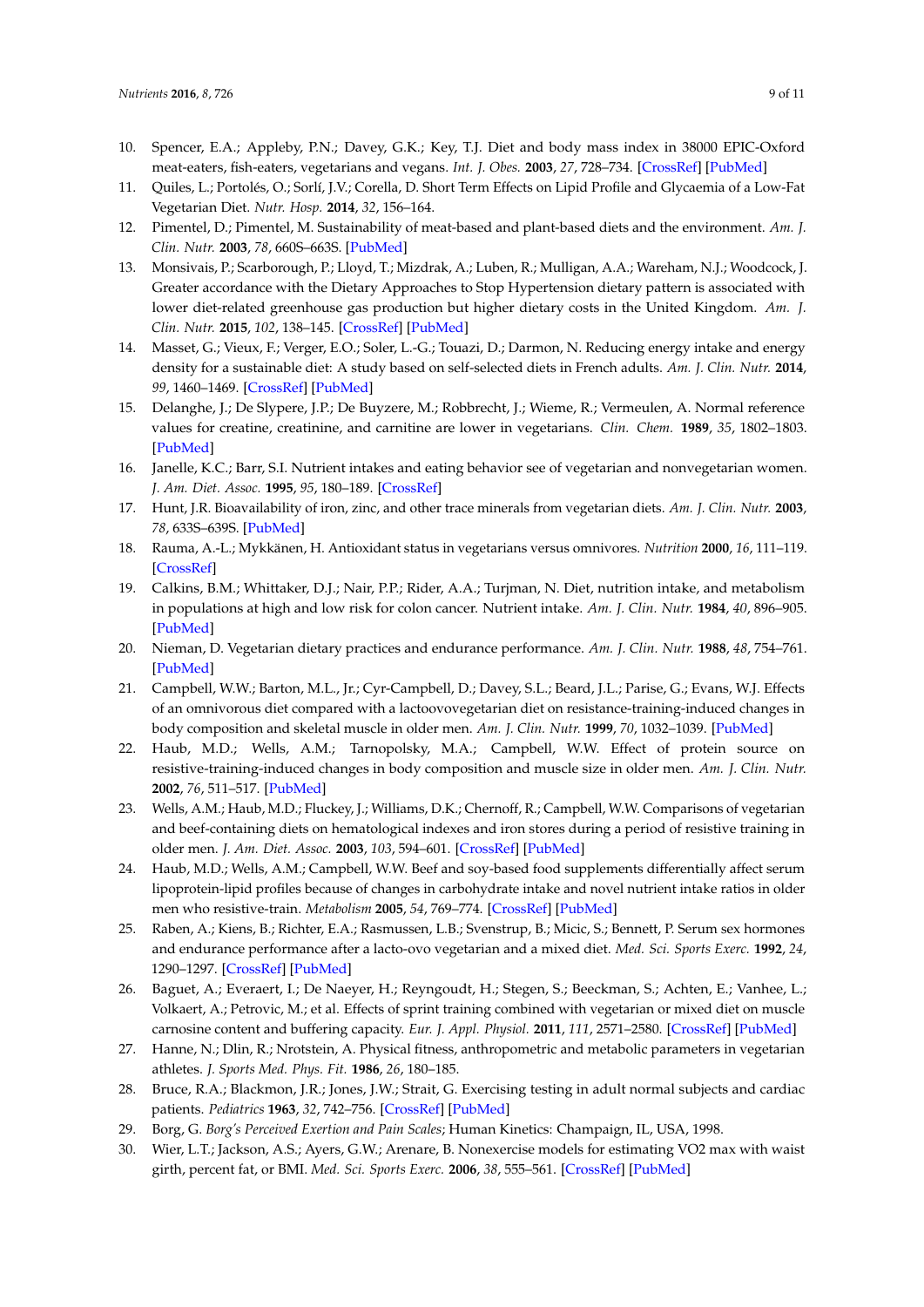- <span id="page-9-0"></span>31. Astorino, T.A.; Robergs, R.A.; Ghiasvand, F.; Marks, D.; Burns, S. Incidence of the oxygen plateau at VO2 max during exercise testing to volitional fatigue. *Methods* **2000**, *3*, 1–12.
- <span id="page-9-1"></span>32. Shephard, R.J.; Allen, C.; Benade, A.J.S.; Davies, C.T.M.; di Prampero, P.E.; Hedman, R.; Merriman, J.E.; Myhre, K.; Simmons, R. The maximum oxygen intake: An international reference standard of cardio-respiratory fitness. *Bull. World Health Organ.* **1968**, *38*, 757. [\[PubMed\]](http://www.ncbi.nlm.nih.gov/pubmed/5303329)
- <span id="page-9-2"></span>33. Andreoli, A.; Garaci, F.; Cafarelli, F.P.; Guglielmi, G. Body composition in clinical practice. *Eur. J. Radiol.* **2016**, *85*, 1461–1468. [\[CrossRef\]](http://dx.doi.org/10.1016/j.ejrad.2016.02.005) [\[PubMed\]](http://www.ncbi.nlm.nih.gov/pubmed/26971404)
- <span id="page-9-3"></span>34. Berkow, S.E.; Barnard, N. Vegetarian diets and weight status. *Nutr. Rev.* **2006**, *64*, 175–188. [\[CrossRef\]](http://dx.doi.org/10.1111/j.1753-4887.2006.tb00200.x) [\[PubMed\]](http://www.ncbi.nlm.nih.gov/pubmed/16673753)
- <span id="page-9-4"></span>35. Knurick, J.R.; Johnston, C.S.; Wherry, S.J.; Aguayo, I. Comparison of correlates of bone mineral density in individuals adhering to lacto-ovo, vegan, or omnivore diets: A cross-sectional investigation. *Nutrients* **2015**, *7*, 3416–3426. [\[CrossRef\]](http://dx.doi.org/10.3390/nu7053416) [\[PubMed\]](http://www.ncbi.nlm.nih.gov/pubmed/25970147)
- <span id="page-9-5"></span>36. Miazgowski, T.; Krzyżanowska-Świniarska, B.; Dziwura-Ogonowska, J.; Widecka, K. The associations between cardiometabolic risk factors and visceral fat measured by a new dual-energy X-ray absorptiometry-derived method in lean healthy Caucasian women. *Endocrine* **2014**, *47*, 500–505. [\[CrossRef\]](http://dx.doi.org/10.1007/s12020-014-0180-7) [\[PubMed\]](http://www.ncbi.nlm.nih.gov/pubmed/24504765)
- <span id="page-9-6"></span>37. Lin, H.; Yan, H.; Rao, S.; Xia, M.; Zhou, Q.; Xu, H.; Rothney, M.P.; Xia, Y.; Wacker, W.K.; Ergun, D.L.; et al. Quantification of visceral adipose tissue using lunar dual-energy X-ray absorptiometry in Asian Chinese. *Obesity* **2013**, *21*, 2112–2117. [\[CrossRef\]](http://dx.doi.org/10.1002/oby.20325) [\[PubMed\]](http://www.ncbi.nlm.nih.gov/pubmed/23418061)
- <span id="page-9-7"></span>38. Hietavala, E.-M.; Puurtinen, R.; Kainulainen, H.; Mero, A.A. Low-protein vegetarian diet does not have a short-term effect on blood acid–base status but raises oxygen consumption during submaximal cycling. *J. Int. Soc. Sports Nutr.* **2012**, *9*, 50. [\[CrossRef\]](http://dx.doi.org/10.1186/1550-2783-9-50) [\[PubMed\]](http://www.ncbi.nlm.nih.gov/pubmed/23181739)
- <span id="page-9-8"></span>39. Clarys, P.; Deliens, T.; Huybrechts, I.; Deriemaeker, P.; Vanaelst, B.; De Keyzer, W.; Hebbelinck, M.; Mullie, P. Comparison of nutritional quality of the vegan, vegetarian, semi-vegetarian, pesco-vegetarian and omnivorous diet. *Nutrients* **2014**, *6*, 1318–1332. [\[CrossRef\]](http://dx.doi.org/10.3390/nu6031318) [\[PubMed\]](http://www.ncbi.nlm.nih.gov/pubmed/24667136)
- <span id="page-9-14"></span>40. Alexander, D.; Ball, M.; Mann, J. Nutrient intake and haematological status of vegetarians and age-sex matched omnivores. *Eur. J. Clin. Nutr.* **1994**, *48*, 538–546. [\[PubMed\]](http://www.ncbi.nlm.nih.gov/pubmed/7956998)
- <span id="page-9-9"></span>41. Wilson, A.; Ball, M. Nutrient intake and iron status of Australian male vegetarians. *Eur. J. Clin. Nutr.* **1999**, *53*, 189–194. [\[CrossRef\]](http://dx.doi.org/10.1038/sj.ejcn.1600696) [\[PubMed\]](http://www.ncbi.nlm.nih.gov/pubmed/10201799)
- <span id="page-9-13"></span>42. Key, T.J.; Davey, G.K.; Appleby, P.N. Health benefits of a vegetarian diet. *Proc. Nutr. Soc.* **1999**, *58*, 271–275. [\[CrossRef\]](http://dx.doi.org/10.1017/S0029665199000373) [\[PubMed\]](http://www.ncbi.nlm.nih.gov/pubmed/10466166)
- 43. Kennedy, E.T.; Bowman, S.A.; Spence, J.T.; Freedman, M.; King, J. Popular diets: Correlation to health, nutrition, and obesity. *J. Acad. Nutr. Diet.* **2001**, *101*, 411. [\[CrossRef\]](http://dx.doi.org/10.1016/S0002-8223(01)00108-0)
- <span id="page-9-10"></span>44. Hardinge, M.G.; Chambers, A.C.; Crooks, H.; Stare, F.J. Nutritional studies of vegetarians III. Dietary levels of fiber. *Am. J. Clin. Nutr.* **1958**, *6*, 523–525. [\[PubMed\]](http://www.ncbi.nlm.nih.gov/pubmed/13594877)
- <span id="page-9-11"></span>45. Costill, D.; Miller, J. Nutrition for endurance sport: Carbohydrate and fluid balance. *Int. J. Sports Med.* **1980**, *1*, 2–14. [\[CrossRef\]](http://dx.doi.org/10.1055/s-2008-1034623)
- 46. Rodriguez, N.R.; DiMarco, N.M.; Langley, S. Position of the American dietetic association, dietitians of Canada, and the American college of sports medicine: Nutrition and athletic performance. *J. Am. Diet. Assoc.* **2009**, *109*, 509–527. [\[PubMed\]](http://www.ncbi.nlm.nih.gov/pubmed/19278045)
- <span id="page-9-12"></span>47. Thomas, D.T.; Erdman, K.A.; Burke, L.M. Position of the academy of nutrition and dietetics, dietitians of canada, and the american college of sports medicine: Nutrition and athletic performance. *J. Acad. Nutr. Diet.* **2016**, *116*, 501–528. [\[CrossRef\]](http://dx.doi.org/10.1016/j.jand.2015.12.006) [\[PubMed\]](http://www.ncbi.nlm.nih.gov/pubmed/26920240)
- <span id="page-9-15"></span>48. Antony, A.C. Vegetarianism and vitamin B-12 (cobalamin) deficiency. *Am. J. Clin. Nutr.* **2003**, *78*, 3–6. [\[PubMed\]](http://www.ncbi.nlm.nih.gov/pubmed/12816765)
- <span id="page-9-16"></span>49. Phillips, S.M.; Van Loon, L.J. Dietary protein for athletes: From requirements to optimum adaptation. *J. Sports Sci.* **2011**, *29* (Suppl. 1), S29–S38. [\[CrossRef\]](http://dx.doi.org/10.1080/02640414.2011.619204) [\[PubMed\]](http://www.ncbi.nlm.nih.gov/pubmed/22150425)
- <span id="page-9-17"></span>50. Ball, M.J.; Bartlett, M.A. Dietary intake and iron status of Australian vegetarian women. *Am. J. Clin. Nutr.* **1999**, *70*, 353–358. [\[PubMed\]](http://www.ncbi.nlm.nih.gov/pubmed/10479197)
- <span id="page-9-18"></span>51. Freeland-Graves, J.H.; Bodzy, P.W.; Eppright, M.A. Zinc status of vegetarians. *J. Am. Diet. Assoc.* **1980**, *77*, 655–661. [\[PubMed\]](http://www.ncbi.nlm.nih.gov/pubmed/7440860)
- 52. Anderson, B.M.; Gibson, R.S.; Sabry, J.H. The iron and zinc status of long-term vegetarian women. *Am. J. Clin. Nutr.* **1981**, *34*, 1042–1048. [\[PubMed\]](http://www.ncbi.nlm.nih.gov/pubmed/7234735)